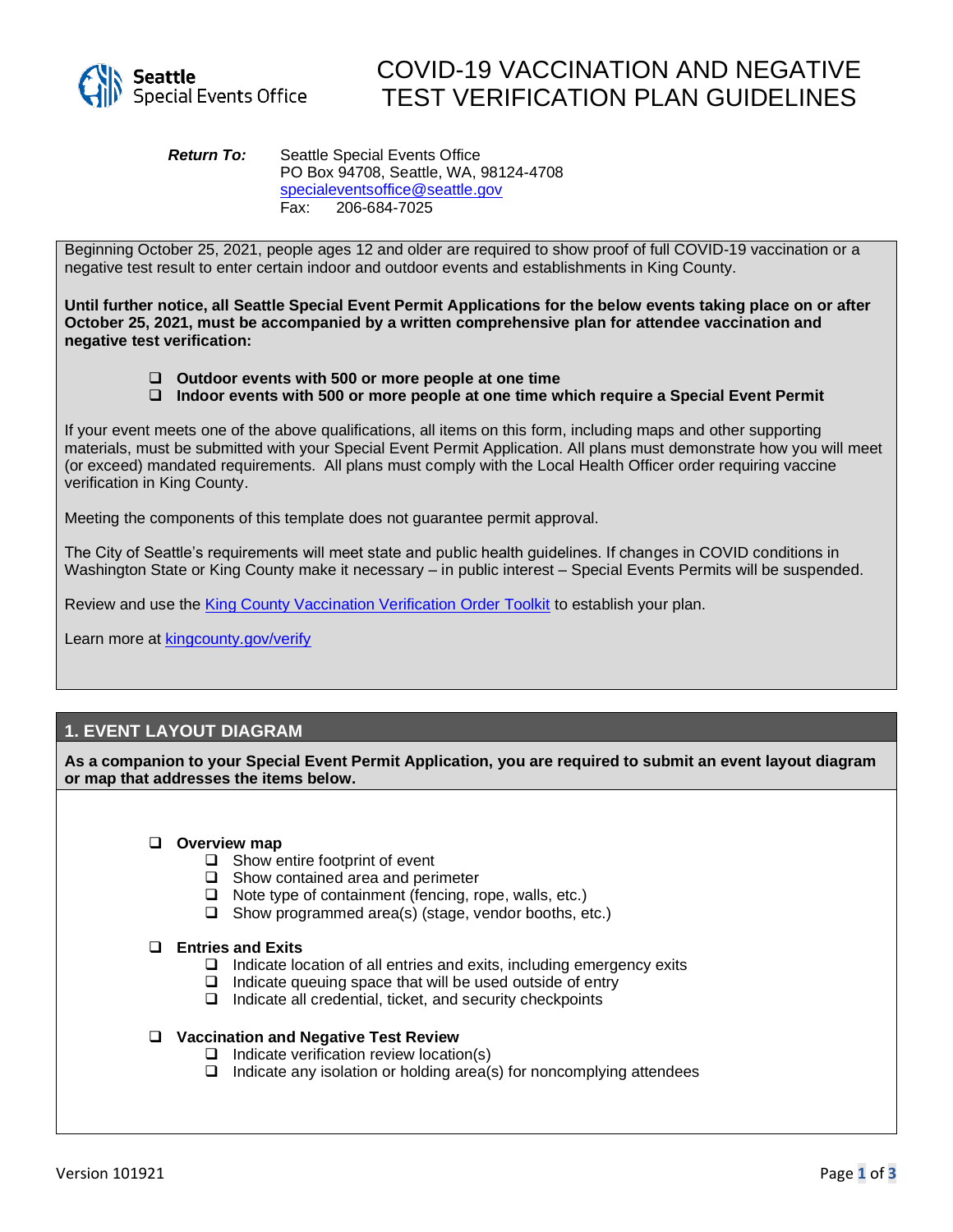## **2. WRITTEN PLAN**

| Your written Vaccination and Negative Test Plan must address each of the sections below. Guidance is<br>provided for this type of information in the King County Vaccination Verification Order Toolkit. |                                                                                                                                                                                                                                                                                                                                                                                                                                                                                         |
|----------------------------------------------------------------------------------------------------------------------------------------------------------------------------------------------------------|-----------------------------------------------------------------------------------------------------------------------------------------------------------------------------------------------------------------------------------------------------------------------------------------------------------------------------------------------------------------------------------------------------------------------------------------------------------------------------------------|
|                                                                                                                                                                                                          | Identify a site-specific Vaccination and Negative Test Supervisor and staff who will be<br>performing the Vaccine and Negative Test verifications for attendees.                                                                                                                                                                                                                                                                                                                        |
| <b>VACCINATION</b><br><b>AND TEST</b><br><b>REVIEW STAFF</b>                                                                                                                                             | In your plan, include:<br>□ Role / job description of designated Vaccination and Negative Test Verification<br>supervisor(s)<br>Number and locations of Vaccination and Test Verification staff<br>□<br>Confirmation and description of supervisor and staff verification training<br>⊔<br>Description of verification staff location(s)<br>$\Box$                                                                                                                                      |
| <b>VERIFICATION</b><br><b>TOOLS AND</b><br><b>COLLECTION</b>                                                                                                                                             | In your plan, include which of the following acceptable proofs of vaccine and negative testing<br>that you will accept and use:                                                                                                                                                                                                                                                                                                                                                         |
|                                                                                                                                                                                                          | Vaccination:<br>$\Box$ Mobile apps (list which you will use)<br>Photo of vaccination card<br>$\Box$<br>Physical vaccination card<br>$\Box$<br>$\Box$ Printed record from vaccine provider or MyIRmobile.com                                                                                                                                                                                                                                                                             |
|                                                                                                                                                                                                          | <b>Negative Tests:</b><br>$\Box$ Print or digital documentation from pharmacy, laboratory, testing provider<br>$\Box$ FDA-approved PCR test taken within the previous 72 hours<br>On-site Testing:<br>$\Box$ FDA-approved rapid test done by a testing provider on-site at the event                                                                                                                                                                                                    |
| <b>CROWD</b><br><b>MANAGEMENT</b>                                                                                                                                                                        | Describe in detail your Crowd Management plans taking into consideration vaccine and<br>negative test verification, and current public health physical distancing and masking                                                                                                                                                                                                                                                                                                           |
|                                                                                                                                                                                                          | requirements, including:<br>Entry / Exit Plan                                                                                                                                                                                                                                                                                                                                                                                                                                           |
|                                                                                                                                                                                                          | Queuing & Line Management                                                                                                                                                                                                                                                                                                                                                                                                                                                               |
|                                                                                                                                                                                                          | $\Box$ Programmed Areas (vendors, booths, etc)                                                                                                                                                                                                                                                                                                                                                                                                                                          |
|                                                                                                                                                                                                          | Crowd Flow (including through programmed areas)<br>⊔                                                                                                                                                                                                                                                                                                                                                                                                                                    |
|                                                                                                                                                                                                          | Masking or social distancing enforcement<br>⊔                                                                                                                                                                                                                                                                                                                                                                                                                                           |
|                                                                                                                                                                                                          | ❏<br>Vaccination and negative test verification process                                                                                                                                                                                                                                                                                                                                                                                                                                 |
| <b>COMMUNICATION</b><br><b>PLAN</b>                                                                                                                                                                      | Please provide proof of vaccination and negative testing communications plan and describe<br>how you will communicate this plan pre-event, during the event and post-event for each of<br>the following constituencies. Please note this is separate from the required neighborhood<br>notification plan:<br>Staff, Volunteers, Performers<br>□ Vendors, Suppliers, Contractors<br>Participants, Guests, Attendees, Spectators<br>❏<br>Resources:<br><b>Keep Each Other Safe Poster</b> |
|                                                                                                                                                                                                          | <b>King County Vaccination Verification Order Toolkit</b>                                                                                                                                                                                                                                                                                                                                                                                                                               |